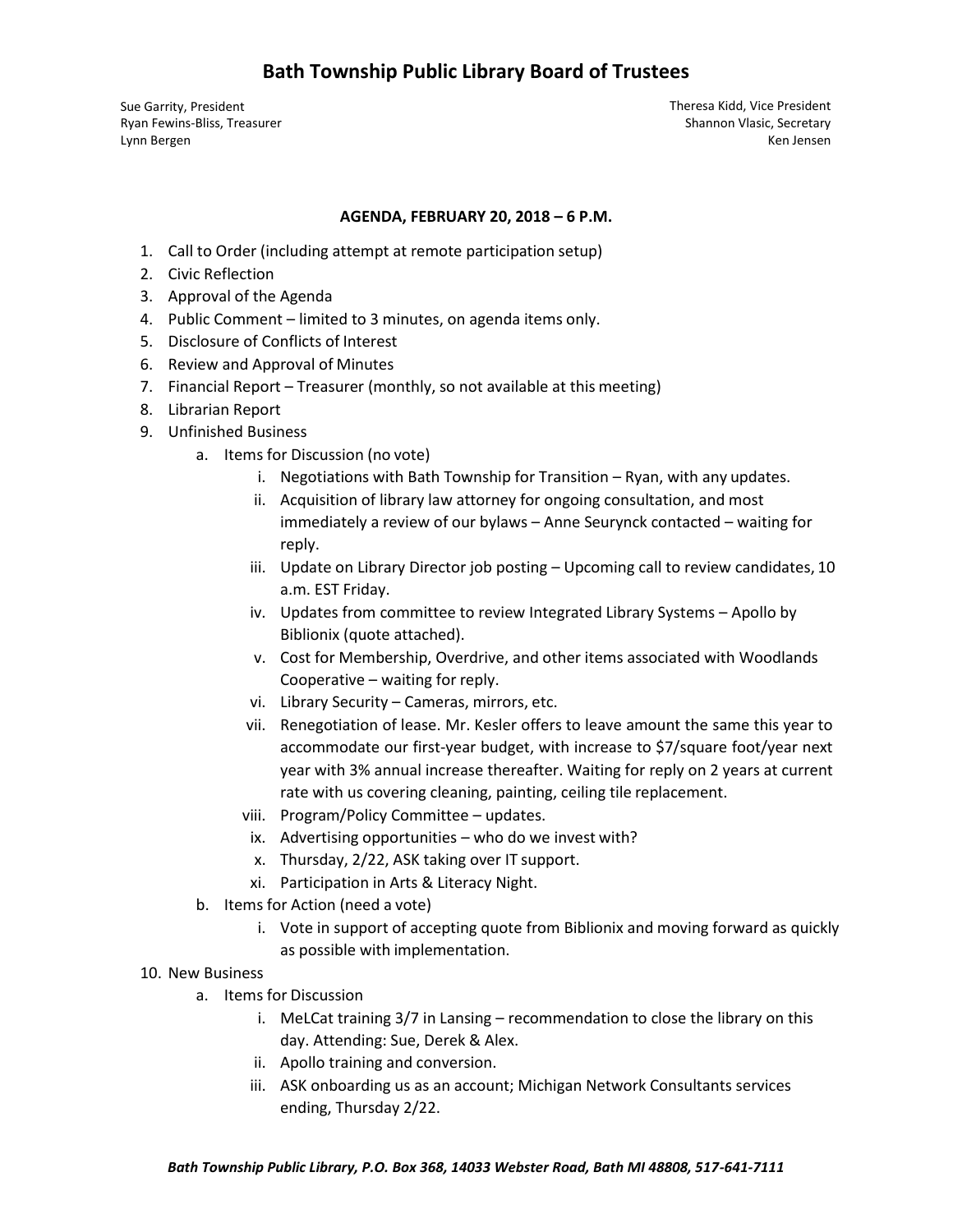Sue Garrity, President Theresa Kidd, Vice President Ryan Fewins-Bliss, Treasurer Lynn Bergen

Shannon Vlasic, Secretary Ken Jensen

- b. Items for Action
	- i. Acceptance of recommendation for closure on 3/7 for staff training.
- 11. Public Comment Limited to 3 minutes
- 12. Board Member Comments
- 13. Adjournment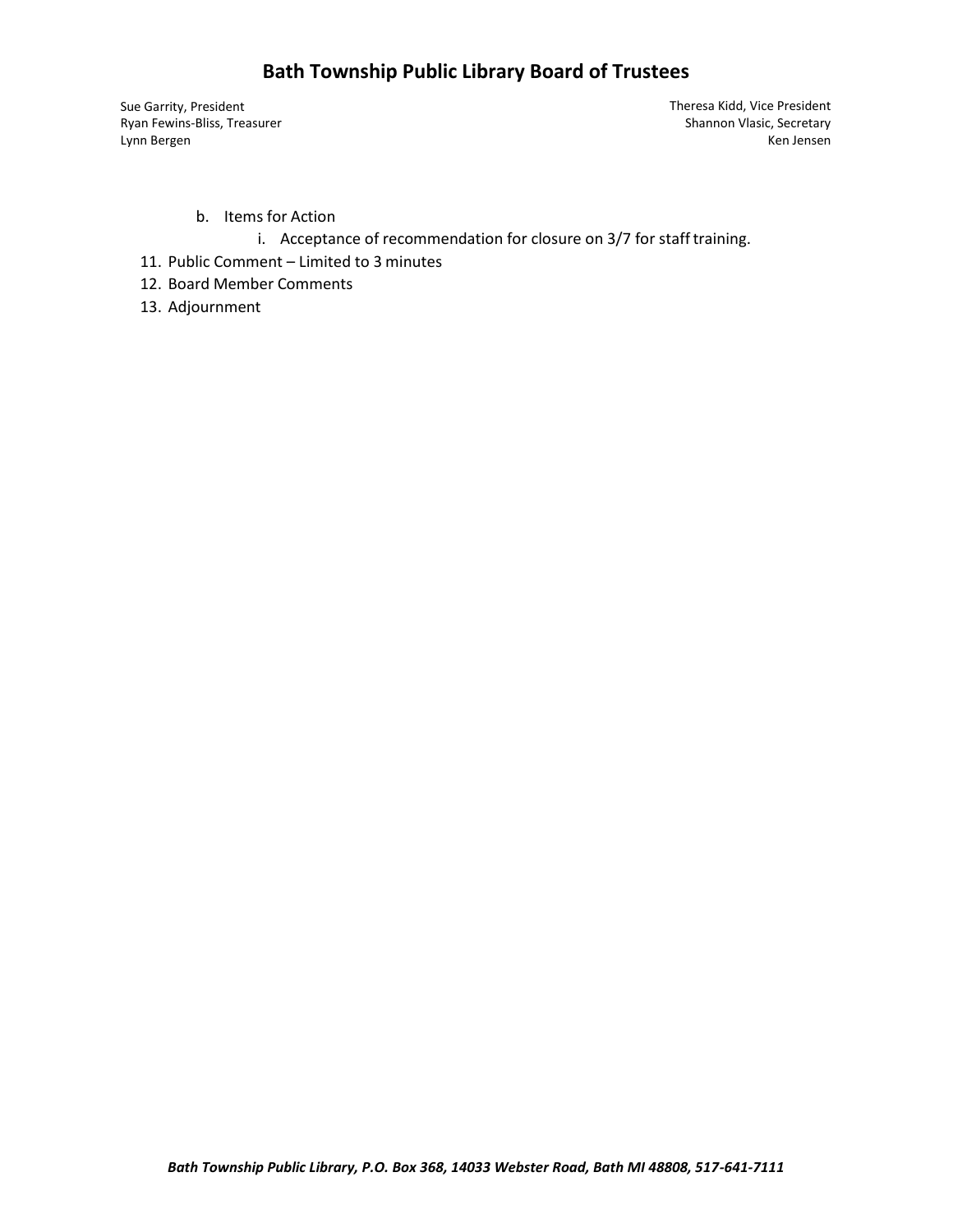Minutes 02/06/2018

Board Attendance: Sue Garrity, Lynn Bergen, Theresa Kidd, Ken Jensen, Shannon Vlasic, Ryan Fewins-Bliss

Public: Derek Barth

Meeting called to order at 6:01pm by Sue.

Moment of civic reflection.

Theresa moves to approve tentative agenda, Ryan 2nd, all in favor.

Public Comment: None.

Disclosure of conflicts of Interest: None.

Theresa moves to approve minutes with adjustments as discussed, Ryan 2nd, all in favor.

Financial Report: We have money and bills! Need to get QuickBooks up and running (per Ken- still no ILS#) Most millage funds collected, no penal fines yet.

Librarian Report: Cribbage Club and movies discontinued due to lack of interest & group no longer meeting at senior center for food first. 100 visits more for the month than this time last year.

### DISCUSSION:

Transition: Ryan meets with Dan on Thursday to settle expenses.

Finishing transition before securing new attorney Anne.

Library Director post went out. Can we post it to Library Sciences @ MSU? Sue will check. Will stay posted for 2 weeks as is, will be re-posted after 2 weeks with salary range made public. Starting pay somewhat negotiable and allows for room for growth with right individual.

Patron charges for printing: keep the same for now. Allow director to set policy.

ILS Updates: "Apollo people kicked butt!" - Sue. :) Verso- not communicating, less confident in customer service. Derek says Apollo is very user friendly and would be great for patrons. Ken says Apollo is top runner from IT perspective. Libraries that use this system seem to love it. Alex likes it, per Lynn. Sue will get final quote.

We have submitted application to be part of MELCAT.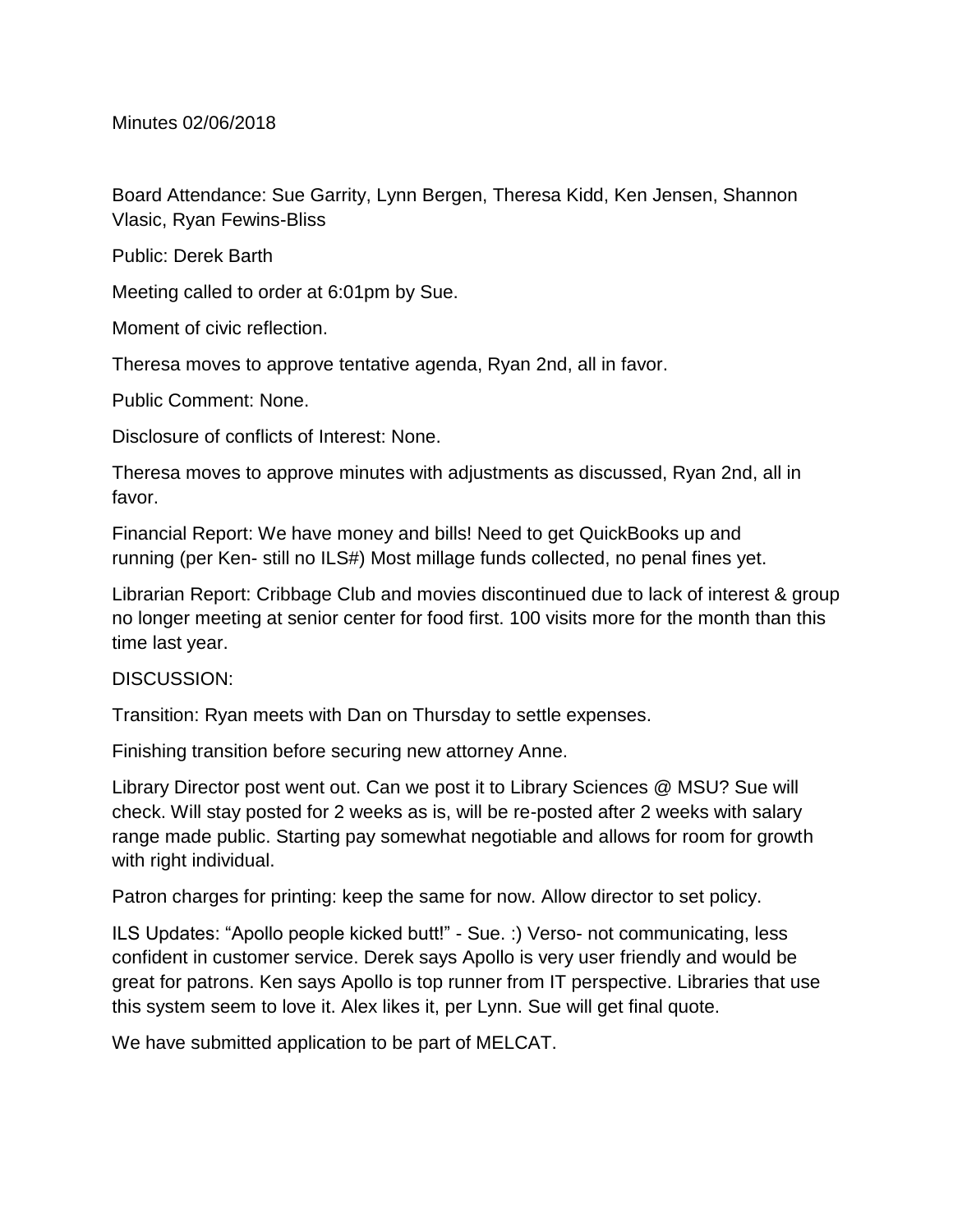Membership w/ Woodlands: Kate says we need resolution vote to become members. We can't file for state aid this year. Their board will look at these issues.

Shannon moves to create resolution to become members of Woodlands Overdrive co-op. Lynn second, all in favor.

Security - Keep on agenda. Sort out lease & hire director first. Do homework for future meeting and keep on agenda. Ken suggests Nest Cam. Think about it.

Days of operation: Close Feb. 19th, put on website & Derek will post sign. Future: check with other libraries re: dates closed. Stay open on Good Friday. Keep policy as is until director is hired, Put on agenda for re-visit in April/May.

Lease: Current rate for one year, then \$7/ square foot / year with 3% annual increase. 2019 = \$15,680. March 31st deadline to sign. Library needs maintenance. Use this as bargaining tool. Sue will pursue and report back.

Dewitt transition: Memo of understanding. DLEA = District Library Establishment Act. #2 & #4; January 1st, 2018, not July 1, 2017. Sue will have temp lawyer look over contract and we will vote after Dewitt approves.

## ACTION:

Program/ Policy Committee: March and April (2 month) commitment. Clean up policies to post on walls and website. Try to pull together by April meeting (April 3, 2018.) Theresa and Lynn volunteer.

Ryan moves to create ad hoc Program & Policy Committee & name Theresa and Lynn as members. Shannon 2nd, all in favor.

Electronic Participation in Meetings: Theresa moves to create temporary agreement allowing electronic attendance to library board meetings and establishing that electronic attendance does not count toward quorum but does secure attendee's right to vote. This temporary agreement shall be replaced with adoption of bylaws. Shannon 2nd, all in favor.

### NEW BUSINESS:

Sick day policy: continue as is until policy is created by new director.

Advertising Opportunities: Summer solstice party, Bath Days, Baseball, other ideas? Discuss at next meeting.

Public Comment: None.

Art & Literacy Night: we have a table. Potential donation? Discuss more at next meeting.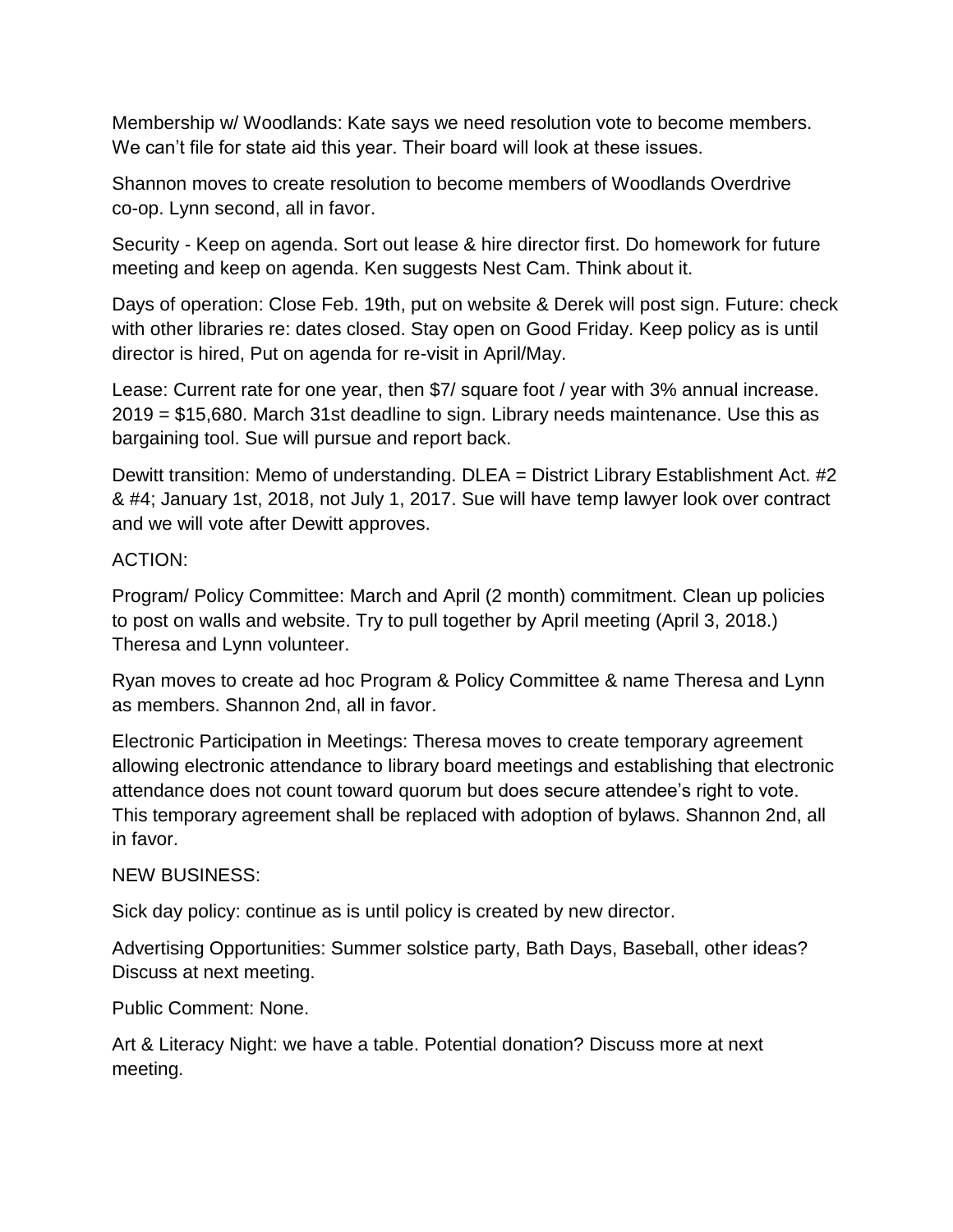Board Comment: none.

Ryan moves to adjourn, Theresa 2nd, all support.

Meeting adjourned at 7:39pm.